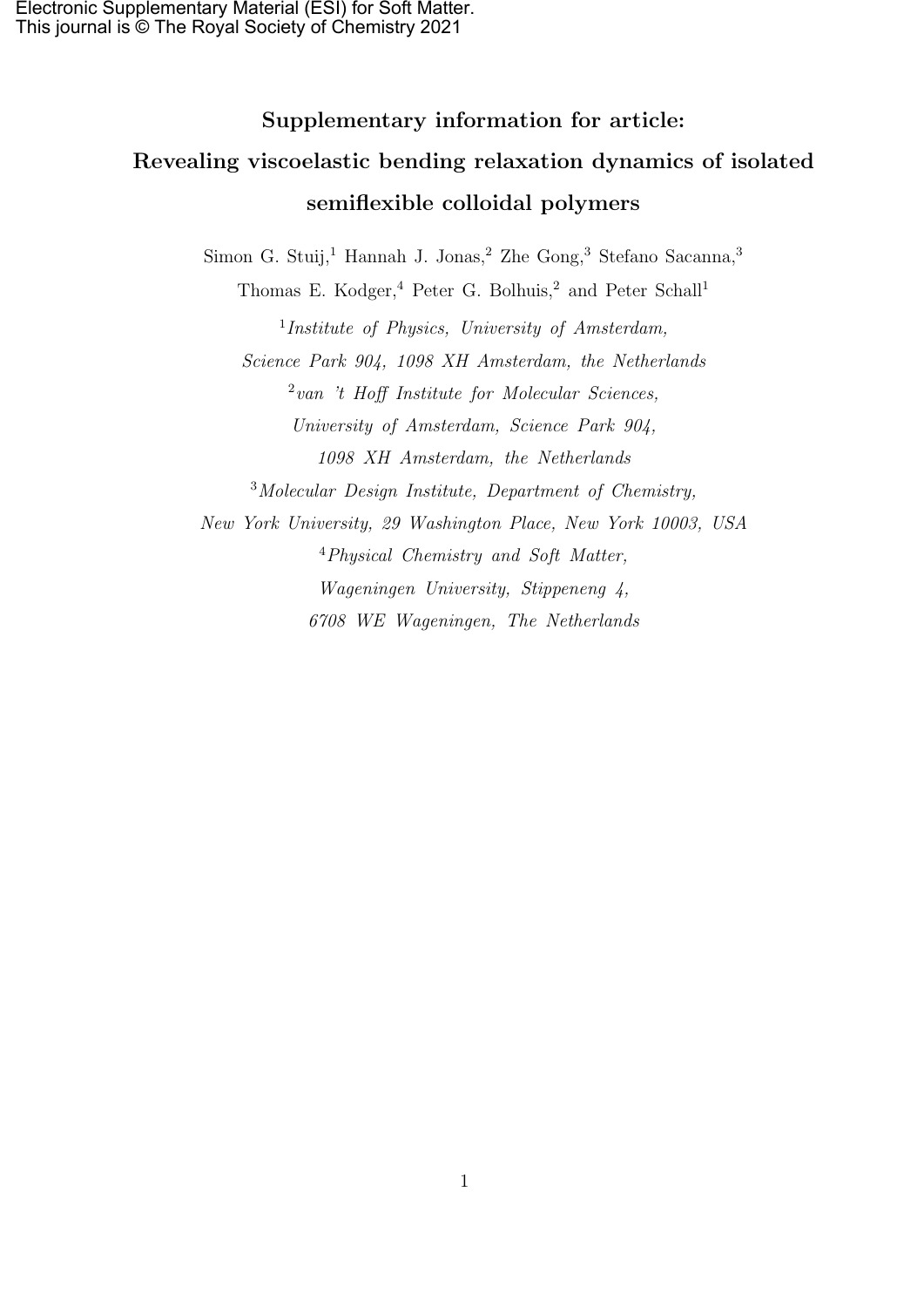#### I. PATCH SIZE AND PATCH CURVATURE DETERMINATION



FIG. 1. AFM measurements of the particle patches. (a) Large-patch dipatch particles (DP-A): Schematic indicating definition of projected patch diameter  $d_p$  and patch arc angle  $\theta_p$ , surface height measured using AFM (zoom on patch) and height profile along the blue line indicated in the surface plot. (b) Small-patch dipatch B particles (DP-B) (c) Height profile zoomed in on patch, aspect ratio between  $x$  and  $y$  is set to 2.

We determined the average patch size of each particle type using a setup that combines optical and atomic force microscopy (AFM), as described in ref. [1]. We quantified the patch size in terms of the patch arc angle  $\theta_p$ , which is a particle size independent measurement of the patch size, see the schematic in Fig.  $1(a,b)$ . The patch arc angle was determined from the projected patch diameter  $d_p$  and particle diameter d using the relation  $\theta_p = 2 \sin^{-1}(d_p/d)$ , see table I(third column). Here, the uncertainty is the standard deviation of the measured patches and gives the patch size polydispersity. We note that the polydispersity is a rough estimation limited by the low measurement statistics.

Apart from patch sizes, the AFM measurements also provide information on the height  $h_p$ of the patches. Not all patches stick out equally, as shown by the profiles that are zoomedin on the patch (Fig. 1c). This results in a different curvature at the patch than for the rest of the particle. Modelling the patches as spherical caps, we can extract the radius of curvature R of each patch via  $R = ((d_p/2)^2 + h_p^2)/2h_p$ , see table I. Next to patch size, the patch curvature will influence the inter-patch interaction, as a higher curvature results in less contact when patches are close together and is therefore expected to decrease the interaction strength.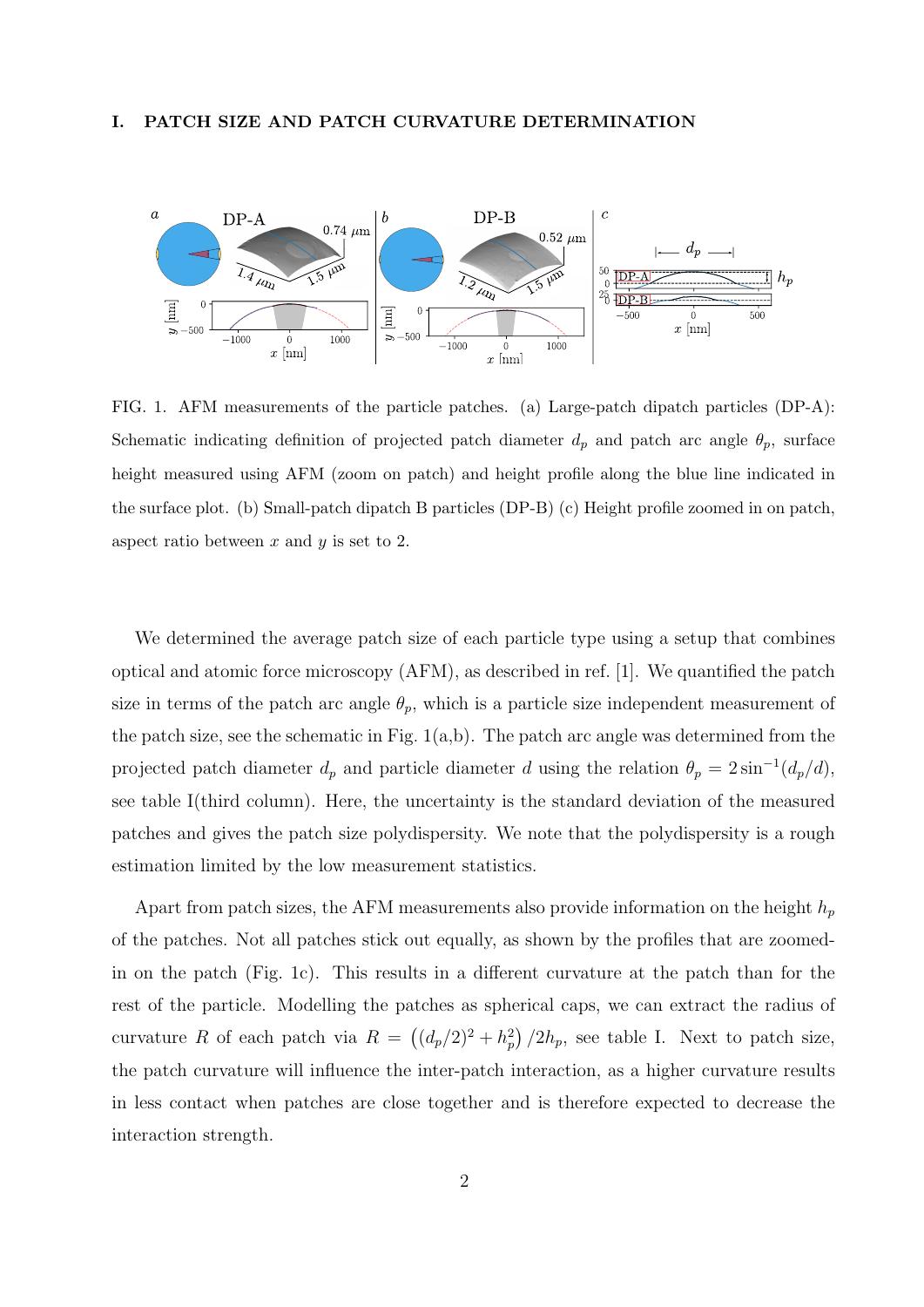| Particle type $d$ [ $\mu$ m] $d_p$ [ $\mu$ m] $\theta_p$ [ $\circ$ ] $h_p$ [nm] $R_p$ [ $\mu$ m] |  |                                                                                                                                                           |  |
|--------------------------------------------------------------------------------------------------|--|-----------------------------------------------------------------------------------------------------------------------------------------------------------|--|
| $DP-A$                                                                                           |  | $\begin{tabular}{ l c c c } \hline 3.2(1) & 0.58(5) & 21(2) & 45(5) & 1.0(2) \\ \hline 3.1(1) & 0.38(5) & 14(2) & 15(5) & 1.2(2) \\ \hline \end{tabular}$ |  |
| $DP-B$                                                                                           |  |                                                                                                                                                           |  |

TABLE I. Patchy particle patch morphology parameters measured using AFM, from left to right: Particle diameter d (determined in solution using optical microscopy), projected patch diameter  $d_p$ , patch arc-angle  $\theta_p$ , patch height  $h_p$ , patch radius of curvature  $R_p$ .

#### II. PARTICLE DYNAMICS AT THE SURFACE

To determine the underlying diffusion time scale of the sedimented particles, we measured their mean-square displacement. The resulting MSD as a function of time (Fig. 2) shows a diffusive power law as expected, but with a diffusion coefficient  $D = 0.035 \pm 0.005 \ \mu \text{m}^2/\text{s}$ , a factor of 2 smaller than the bulk diffusion coefficient  $D_{enstein} = kT/6\pi r_A \eta = 0.074 \mu m^2/s$ , where we have used the solvent viscosity  $\eta = 1.9$ mPas for the binary mixture at  $T = 30$  C<sup>°</sup> [2].

For a particle-surface separation smaller than the particle radius, diffusion is expected to slow down significantly. Due to hydrodynamic particle-wall interactions, the diffusion coefficient should decrease according to [3]

$$
D = D_{\text{einstein}} \left( 1 - \frac{8}{15} \ln(1 - \beta) + 0.029\beta + 0.04973\beta^2 - 0.1249\beta^3 \right)^{-1},\tag{1}
$$

where  $\beta = r/h$  and h the height of the particle center. Fitting this equation we find  $h - r = 0.2 \mu$ m, which is close to the gravitational height of the particles, and presents an effective average height of the particles.

## III. FOURIER ANALYSIS

The decomposition of chain bending fluctuations in Fourier modes is provided by eq. 1 in the manuscript. The equation is similar to the expression for continuous filament, with the only difference that we use a discrete Fourier transform. We note that the mode  $n = 0$  is merely a global chain orientation, and is not considered in the manuscript, while  $n = 1, 2, 3$ etc. correspond to bending fluctuations of increasing order.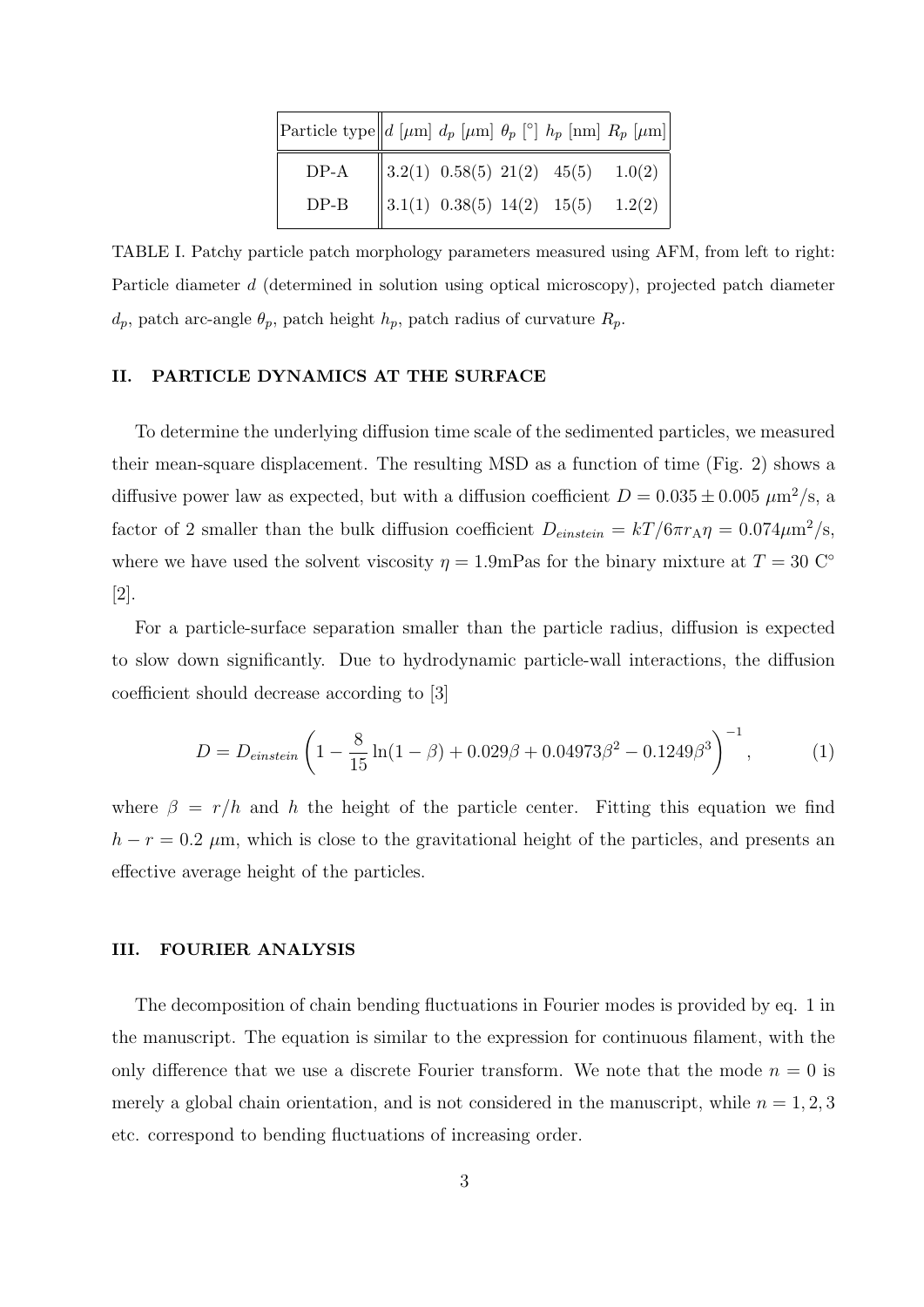

FIG. 2. Diffusion dynamics of individual DP-A particles. The mean square displacement is averaged over 300 particles. Blue line is a fit to the 2D diffusion power law,  $\langle \Delta r^2 \rangle = 4D\Delta t$ .

The mode inaccuracy as a consequence of the locating error  $\epsilon$  follows the relation [4]

$$
\sigma_{noise}^2(\alpha_q) = \frac{4}{L_0} \epsilon^2 \left[ 1 + (N - 2) \sin^2 \left( n \pi / 2(N - 1) \right) . \right]. \tag{2}
$$

## IV. TRANSVERSE AND LONGITUDINAL CHAIN DRAG COEFFICIENTS

The bending relaxation dynamics of a chain is expected to be, at least partly, connected to the diffusion dynamics of the center of mass (COM) of the chain. We can use the exact same data as was used to study the bending dynamics to also determine the COM diffusion. For a semiflexible chain it is convenient to seperate COM diffusion into two components: a transversal and a longitudinal diffusion, see Fig.  $3(a)$ . To determine the mean square displacement in both directions, first the coordinate system at each frame was rotated by the average tangent angle  $\langle \phi \rangle_i$  at that frame. In this way the x-axis coincides with the longitudinal direction and the y-axis with the transversal direction, such that  $MSD_{COM}^T =$  $MSD_{COM,x}$  and  $MSD_{COM}^L = MSD_{COM,y}$ . The resulting mean square displacement of the  $N = 15$  chain used for most of the analysis in this chapter is shown in Fig 3(b). Good fits are obtained with diffusive relations  $MSD_{COM}^T = 2D^T \Delta t$  and  $MSD_{COM}^L = 2D^L \Delta t$ . A significantly faster diffusion is obtained in the longitudinal direction which is to be expected for a linear object. We extract the associated drag coefficients per unit length  $\gamma_{COM}^T =$  $kT/(D_T N d)$  and  $\gamma_{COM}^L = kT/(D_L N d)$ , where d is the particle dameter, see Fig. 3(c). Note that we here normalise by the distance between the two tips  $L'_0 = N d$  of the chain rather than the distance between the centers of the two end particles  $L_0 = N d$ . No significant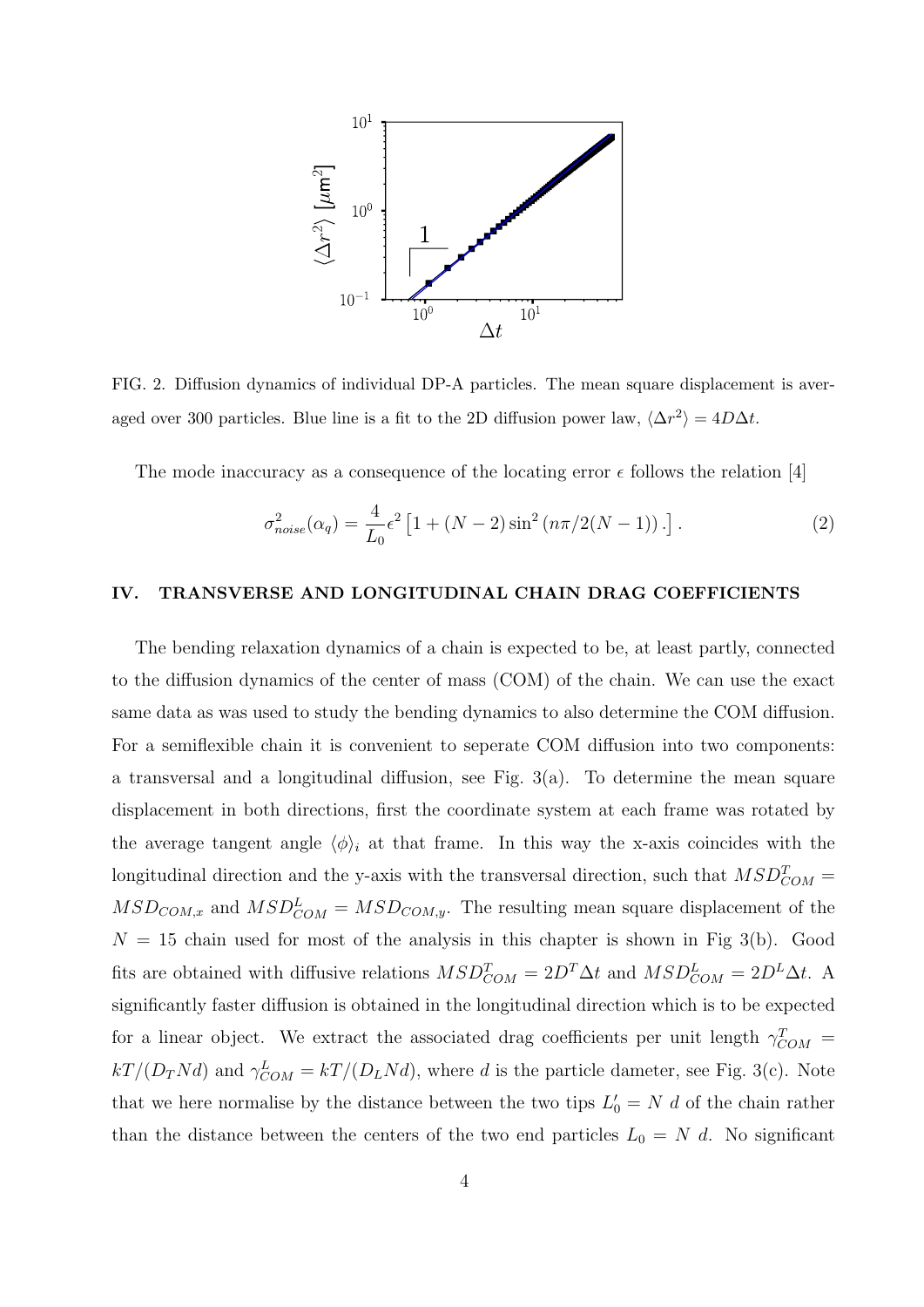

FIG. 3. Transverse (blue) and longitudinal (red) diffusion and associated drag coefficient of dipatch chains (a) Snapshot of the  $N = 15$  big-patch chain with center of mass (white transparent dot) and the two diffusion directions (b) mean square displacement and linear diffusive fits at different temperatures. (c,d) The extracted drag coefficients per unit length as a function of temperature with fixed length  $N = 15$  and length with fixed  $\Delta T = 0.15$ K. (e) Ratio of transverse and longitudinal drag coefficients as a function of chain length

dependence on temperature is observed, which also means the bending rigidity range that is explored here does not alter diffusivity, in line with Ref. [5]. We average all temperatures to obtain the best estimates  $\gamma_{COM}^T = 31 \pm 3$  mPas and  $\gamma_{COM}^L = 20 \pm 1$  mPas. From the absence of a temperature dependence we further can conclude that there is no significant critical Casimir attraction between particles and wall, which, if present, would give rise to an apparent increase in the drag coefficient with increasing temperature.

We have likewise extracted the center of mass drag coeficients for chains of different sizes and noralized by the chain length, see Fig.  $3(d,e)$ . These normalised drag coefficients appear to be fairly consistent over different chain sizes though appear to decrease for longer chains. In addition, a clear trend towards a larger constast between transversal and longitudinal diffusion is observed, which is to be expected due to the increased assymetry in length.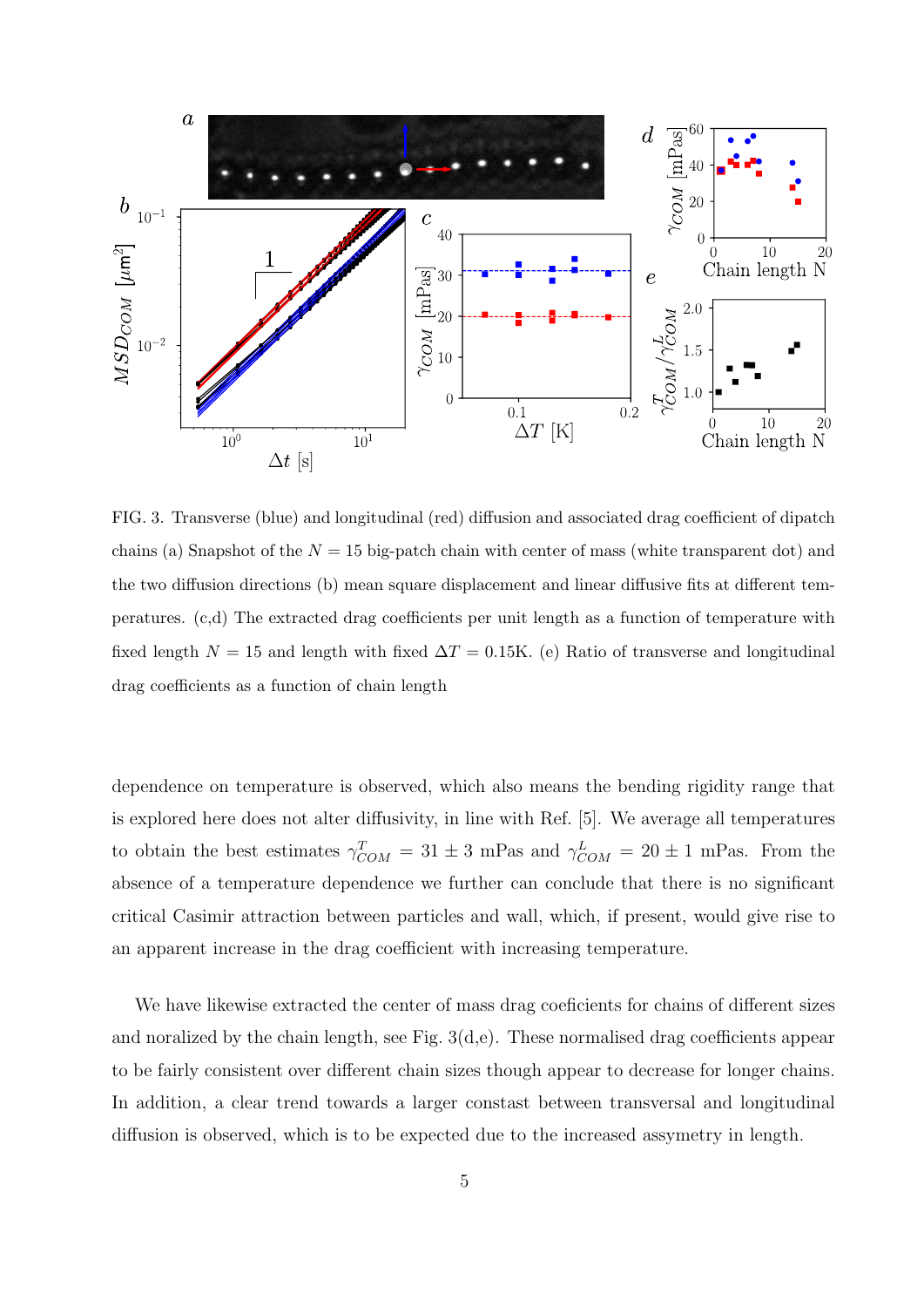#### V. ANALYSIS OF SLOW RELAXATION

In order to model the secondary slower relaxation we use the same analysis strategies as used in ref. [6], which are generally valid in the presence of internal friction. In this case the Langevin dynamics of a filament is modified with an additional dissipatory term:

$$
B\frac{\partial^4 u}{\partial s^4} + \gamma \frac{\partial u}{\partial t} + \gamma' \frac{\partial}{\partial t} \left(\frac{\partial^4 u}{\partial s^4}\right) = f(s, t). \tag{3}
$$

The third term represents internal friction with internal friction coefficient  $\gamma'$ . Solving this case, the equation for the relaxation time becomes modified to Eq. 7 of the main text. This equation implies that at wave vectors larger than  $q_c \sim (\gamma/\gamma')^{1/4}$ , internal friction will dominate and correspondingly the relaxation times become q∗-independent and equal to  $\tau_c = \gamma'/B$ .

## VI. SECONDARY RELAXATION IS PRESENT ON SINGLE BOND LEVEL

To get deeper insight into the origin of the slow relaxation we look at three bonded particles only. Three dipatch particles together form effectively a single dipolar bond parametrized by a single bending angle  $\theta$ , see Fig. 4(a). An overdamped elastic dipolar bond with energy  $U(\theta) = k_{\theta} \theta^2/2$  follows the dynamics

$$
\dot{\theta} = -\frac{k_{\theta}}{\gamma_{\theta}}\theta + \sqrt{\frac{2kT}{\gamma_{\theta}}}\xi(t)
$$
\n(4)

where  $\gamma_{\theta}$  is an effective angular friction coefficient. This equation is completely analogous to a particle in a harmonic well with the lateral displacement replaced by  $\theta$ . It is thus similarly solved by the MSD [7]

$$
\langle \theta^2 \rangle = 2 \left( 1 - e^{-t/\tau_\theta} \right) \frac{kT}{k_\theta},\tag{5}
$$

with  $\tau_{\theta} = \gamma_{\theta}/k_{\theta}$ . We track the centers of a three-particle chain for different temperatures and follow the evolution of the bending angle.

Fig. 4(b) shows the MSD of  $\theta$ . Interestingly, like the mode dynamics for longer chains, also the dynamics of single bonds shows two relaxation processes. The initial relaxation fits well with Eq. 5. The resulting fit parameter  $k_{\theta}$  divided by kT and multiplied by the particle diameter d is shown in Fig. 4(c). This ratio  $dk_{\theta}/kT$  is the persistence length a long chain consisting of a series of this single bond would have. We first see that the bond rigidity is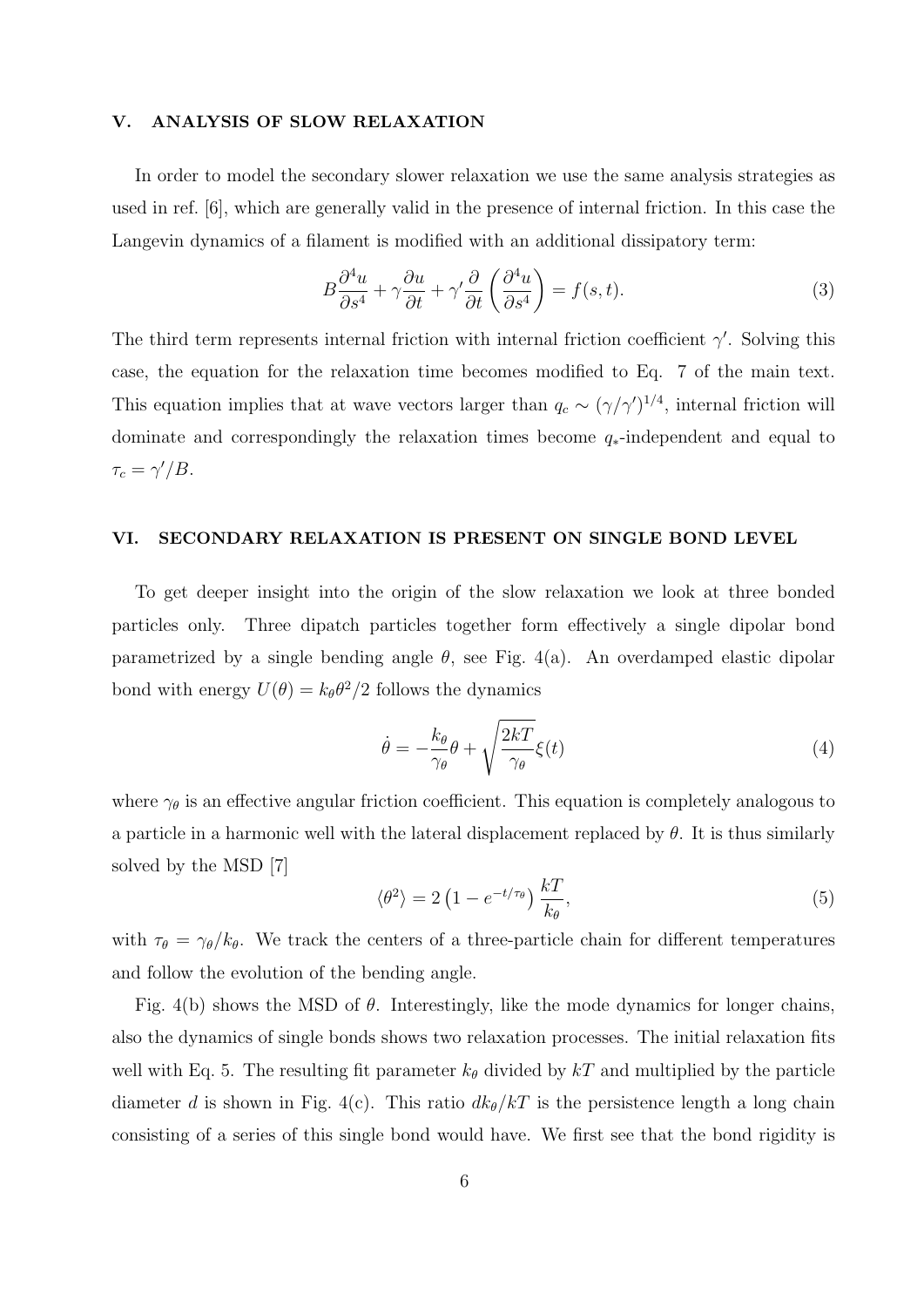

FIG. 4. (a) Model and experimental snapshot of three dipatch particles forming effectively a single dipolar bond, scalebar  $3\mu$ m. (b) Mean square displacement of bond angle  $\theta$  for temperature  $\Delta T = 1.3, 1, 0.7, 0.5$  from top to bottom. Blue line is best fitted exponential relaxation on short timescales. (c) Temperature tuneability of fitted bending rigidity on short (blue) and long (black) timescales, normalised to correspond to the persistence length of a chain. (d) Fitted short relaxation time and extracted friction coefficient (inset) with mean value as horizontal line.

tunable with temperature similar to the persistence length of Fig. 5 in the main text. The absolute value is similar, but slightly lower as before. This difference is not surprising given the variability of bond stiffnesses due to particle polydispersity. The fitted relaxation time increases with  $\Delta T$ , as shown in Fig. 4(d). When we extract  $\gamma_{\theta}$  we obtain an almost constant number. The normalised average  $\gamma_{\theta}/d^3 = 16 \pm 1$  mPas is comparable to the drag found for free diffusion and in the mode analysis. From this consistent behaviour we conclude that at short timescales a single bond shows elastic overdamped dynamics.

On longer timescales a second relaxation occurs. This relaxation does not fit well with an exponential relaxation (not shown). If we do attempt a fit we obtain a relaxation time  $\tau_{slow} = 15 \pm 5$ s, similar to the slow relaxation for chains. Fig. 4(c) shows the effective bending rigidity after this second relaxation. Similar to the long chain also this bending rigidity is temperature tuneable and on the order of a factor two smaller than the short time scale rigidity.

From the overall similarity between long chain and single bond behaviour we conclude that the source of the secondary chain relaxation lies at the single bond level. This allows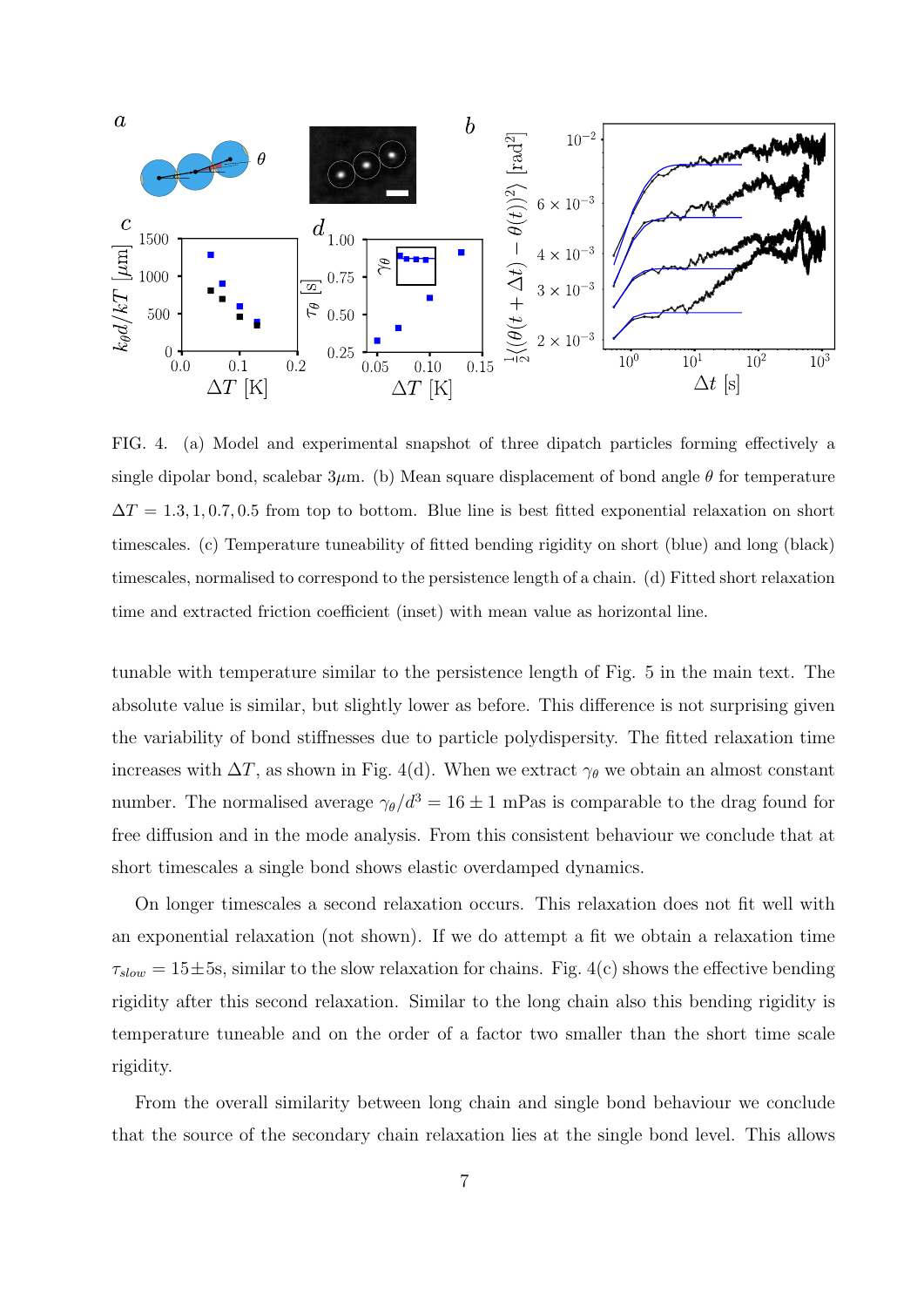

FIG. 5. A potential energy landscape that can model a stick-slip process of the bond angle and qualitatively captures the presence of two bending rigidities  $B_{fast}$  and  $B_{slow}$ .

us to exclude possible collective effects as the origin, such as longer ranged interactions or hydrodynamic coupling. Furthermore it shows that analysis artifacts due to approximations during the mode analysis are also not the source. In particular the approximation of cosine modes as normal modes does introduce a small mode mixing, with components of long wavelength, slowly decaying modes, also being present in higher modes. Such an artefact could give rise to an apparent second slow relaxation. However given that the secondary relaxation is also present for the three chain, where no mode analysis is done, convincingly shows that this mode mixing artefact is not dominant.

#### VII. MICROSCOPIC ORIGIN OF NON-ELASTIC RELAXATION

As discussed in the manuscript we speculate that the origin of the internal friction is a stick-slip like process. The source of these stick-slip dynamics could be heterogeneities on the surface such as roughness or charge, or the reptation of intertwined F108 polymer brushes present on the surface. A potential energy landscape that qualitatively captures such behavior is shown in Fig. 5. A valley represents a fixed contact point, with a effective spring bending  $B_{fast}/d$ . Due to thermal energy kicks, hopping between valleys can occur leading to contact slippage, which happens on a timescale  $\tau_c$ . This landscape has in addition a global curvature giving rise to a long time effective bending constant  $B_{fast}/d$ . To further show that such a contact point diffusion is in principle possible we note that the average patch size for these particles has been measured directly to be given by a patch arc angle  $\theta_p = 0.36$  rad. The explored angle amplitudes are, even on long time scales smaller,  $\sim 0.1$  rad, as can be seen from fig. 4(b). If this were not smaller, another mechanism apart from contact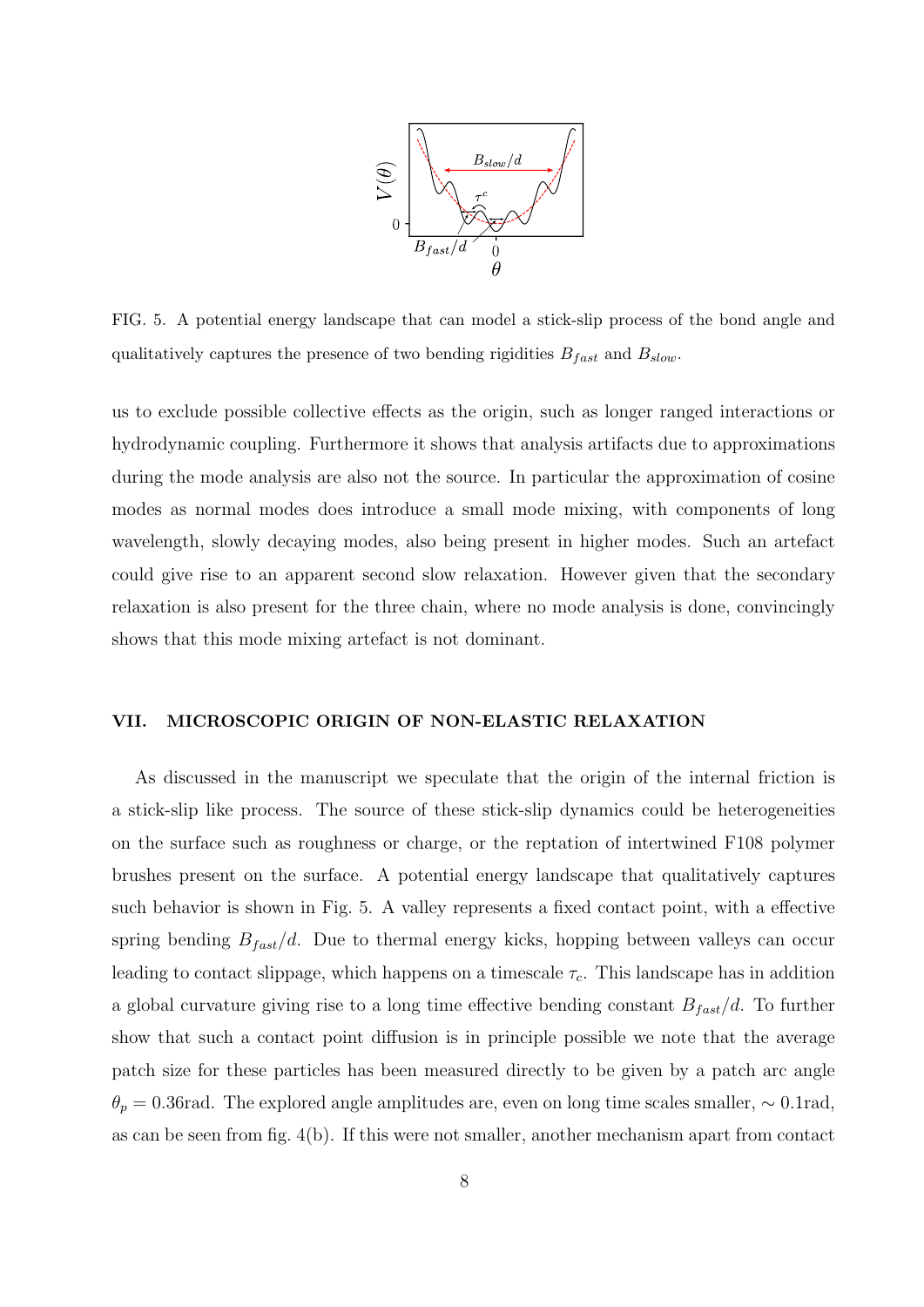

FIG. 6. (a) Atomic force microscope images zoomed in on the patch of large-patch dipatch particles (left) and small-patch (right). (b) Mean square displacement of the lowest modes of a  $N = 13$ chain, with exponential relaxation fits on short (blue) and long (red) timescales. (c) Fitted short time mode variance for an  $N = 9$ ,  $N = 12$  and  $N = 13$  chain, dotted line is  $q^{-2}$  powerlaw fit. (d)  $L_p$  on short (blue open squares) and long timescales (black open circles), in addition the big patch values are shown. (e)  $\tau_{fast}$  (blue) and  $\tau_{slow}$  (red) obtained from the exponential fit, dotted line is a  $q_*^{-4}$  fit

diffusion would have to be invoked. However given that this is lower than  $\theta_p$  it is possible that the explored angle amplitude comes from contact diffusion. There is therefore clearly enough space on the patch to move around and change contact point.

#### VIII. DEPENDENCE ON PATCH SIZE

Here, we investigate chains of di-patch particles with smaller patches, but otherwise identical properties. Their patch arc angle was  $\theta_p = 14^{\circ}(\pm 2)$  instead of  $\theta_p = 21^{\circ}$ . Fig. 6(b) shows the mode mean square displacements of these particles. Also indicated are fits to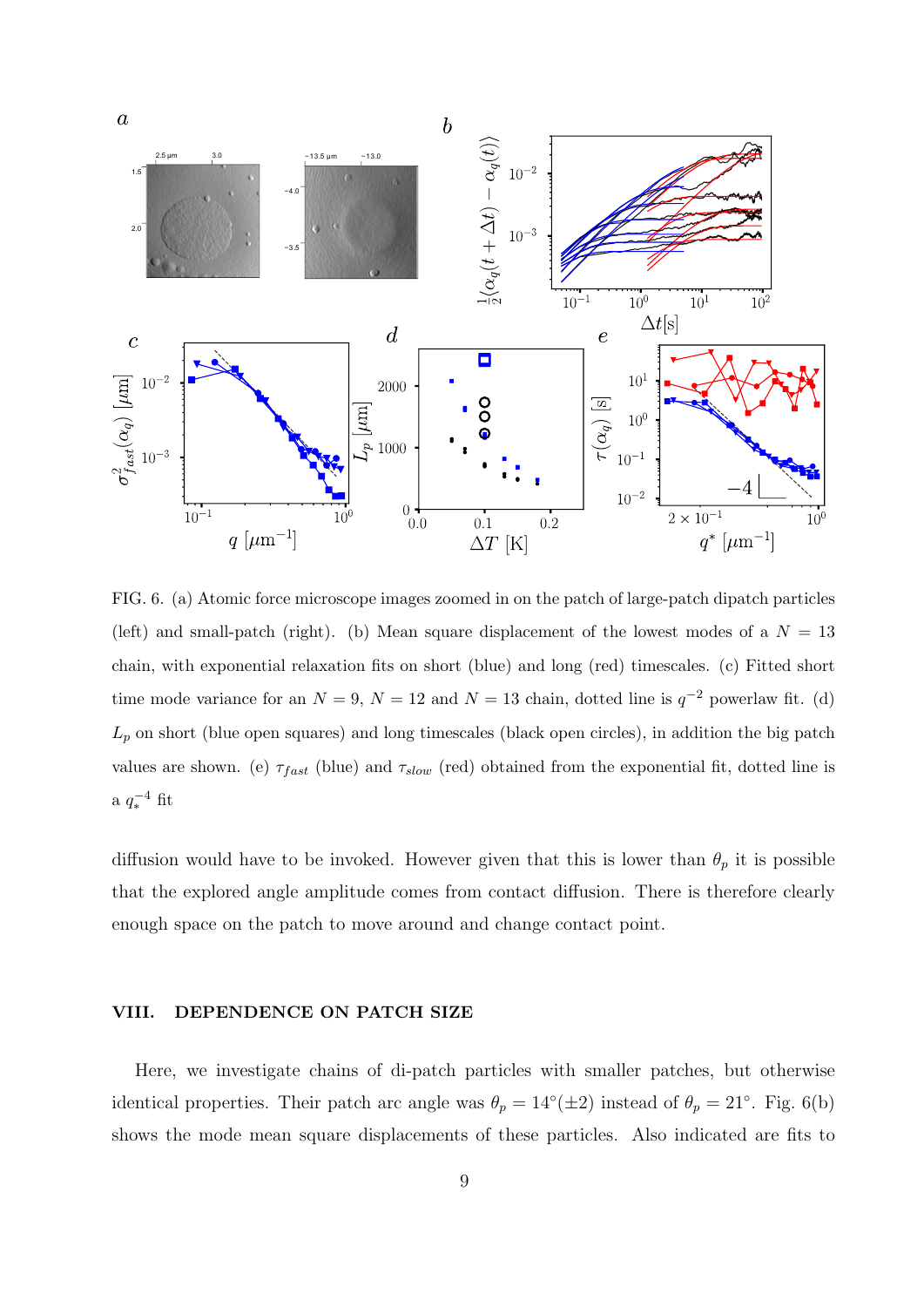two exponential relaxation processes. The higher acquisition rate of these experiments with respect to particle A experiments allow to probe smaller  $\Delta t$ 's and show that also on these shorter timescales the fast relaxation decay fits well. The resulting amplitude of the fast relaxation is shown for three different chains in Fig. 6(c). In all cases a  $q^{-2}$  power law is recovered for wavelengths in an intermediate regime. The extracted persistence lengths  $L_p^{slow} = 1500 \pm 250 \mu$ m, and  $L_p^{fast} = 2420 \pm 20 \mu$ m are compared with the persistence length of the big patch sample, in Fig. 6(d). Interestingly, both after short and long relaxation the small-patch particle chains exhibit a factor of two higher rigidity.

Fig. 6(e) shows that  $\tau_{fast}$  follows a  $q^{-4}$  dependence from which we fit a drag coefficient of  $\gamma = 73 \pm 7$ cP, very close to the drag coefficient for big patch chains. The slow relaxation time  $\tau_{slow}$  is within accuracy independent of q, which we average to obtain  $\tau_c = 12$ s, shorter than for the bigger patches. This is consistent with Eq. 7 of the main text, given the fact that  $B_{slow}$  is bigger. From  $\tau_c$  we extract an internal friction coefficient  $\gamma' = 0.8 \cdot 10^5$  mPas $\mu$ m<sup>4</sup>. This value lies within the error margin of the internal friction of the big patch chains.

These observations highlight the different control parameters in this system. Next to temperature the mechanics of the chains are also tuned by the patch-size, with smaller patches giving more rigid chains. This effects both the overdamped elastic response on short timescales as well as the long time relaxation. The internal friction coefficient however remains unaffected. This indicates that the secondary dissipation mechanism is determined by features set at a length scale smaller than the patch size. These features could be roughness or charge heterogeneities on a length scale smaller than the patch size.

<sup>[1]</sup> S. G. Stuij, J. Rouwhorst, H. J. Jonas, N. Rufino, Z. Gong, S. Sacanna, P. G. Bolhuis, and P. Schall, "Revealing polymerization kinetics with colloidal dipatch particles," (2021), arXiv:2106.04346 [cond-mat.soft].

<sup>[2]</sup> Arnold Stein, Steven J. Davidson, Joseph C. Allegra, and Guy F. Allen, "Tracer diffusion and shear viscosity for the system 2,6-lutidine-water near the lower critical point," J. Chem. Phys. 56, 6164–6168 (1972).

<sup>[3]</sup> Mauricio D. Carbajal-Tinoco, Ricardo Lopez-Fernandez, and José Luis Arauz-Lara, "Asymmetry in colloidal diffusion near a rigid wall," Phys. Rev. Lett. 99, 138303 (2007).